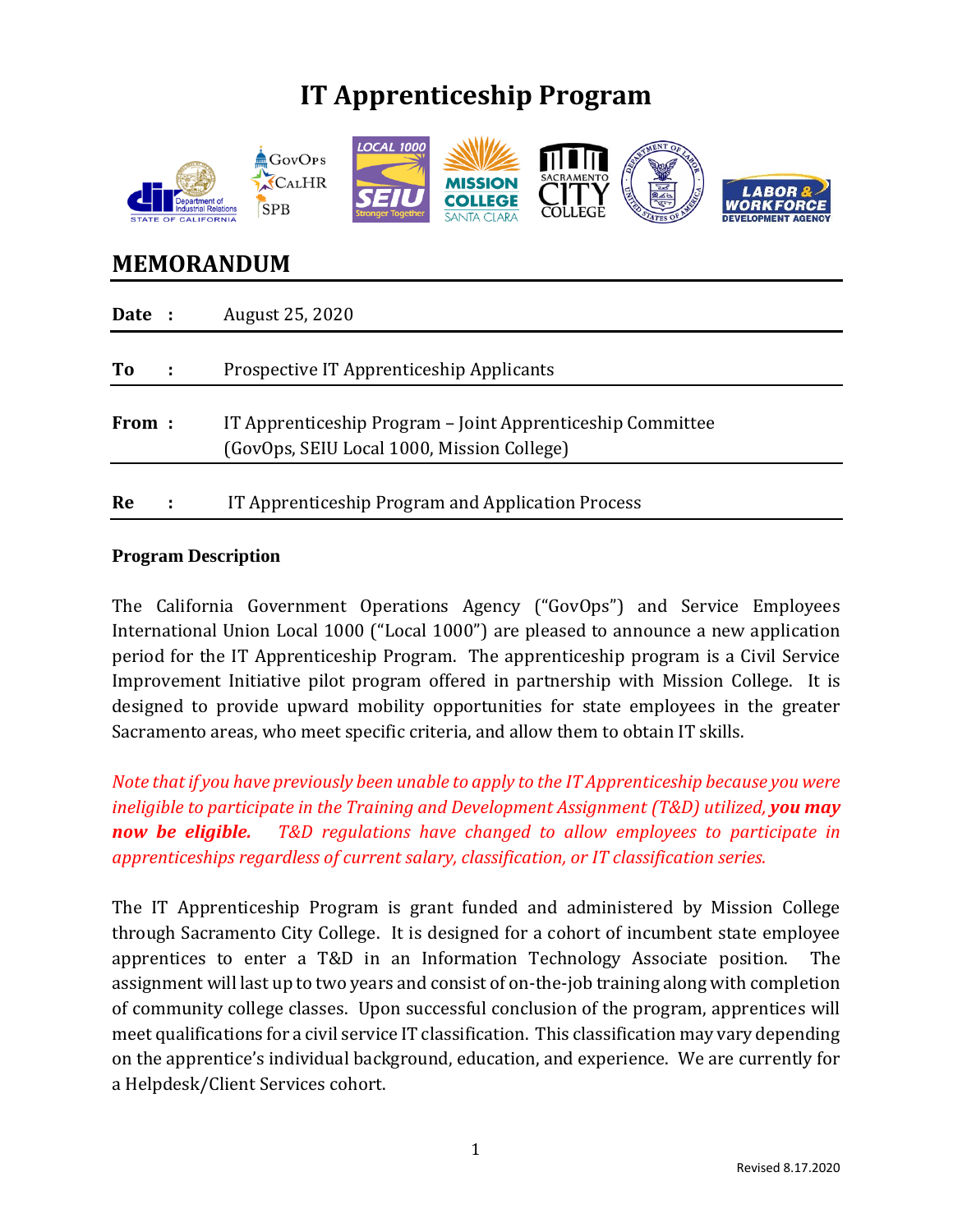While there is no cost to apprentices for tuition, books, or instruction, those applying must be prepared to work hard and make personal sacrifices. Apprentices should expect to attend class at least twice a week in the evenings after work and continue coursework year-round. Apprentices are also encouraged to continue employment with the State of California for two years after program completion.

The program is currently limited to applicants working in the following departments:

## **Application Process**

Classes are scheduled to begin as early as January 2021 and **applications must be submitted and RECEIVED no later than 5:00 p.m. September 9, 2020.** Incomplete applications will not be considered. In order to apply, you must do the following:

- 1. Complete the online IT Apprenticeship Program Application at <https://www.surveymonkey.com/r/ITApprenticeship2020>
- 2. Obtain a Los Rios Community College District ID by applying at <https://losrios.edu/admissions/get-started-and-apply>
- 3. Submit an application packet consisting of the following:
	- Criteria Form
	- Authorization/Release of Official Personnel File Form
	- Copy of your unofficial transcripts (supporting Criteria Form)

This packet may be submitted via email to [grow@seiu1000.org.](mailto:grow@seiu1000.org) You may also submit application via mail to the following address:

SEIU Local 1000, IT Apprenticeship, 1808 14th Street, Sacramento, CA, 95811

### **Application Review**

The Joint Apprenticeship Committee, with the assistance of HR professionals, will conduct a review of each application packet to ensure applicants meet the following **minimum criteria:**